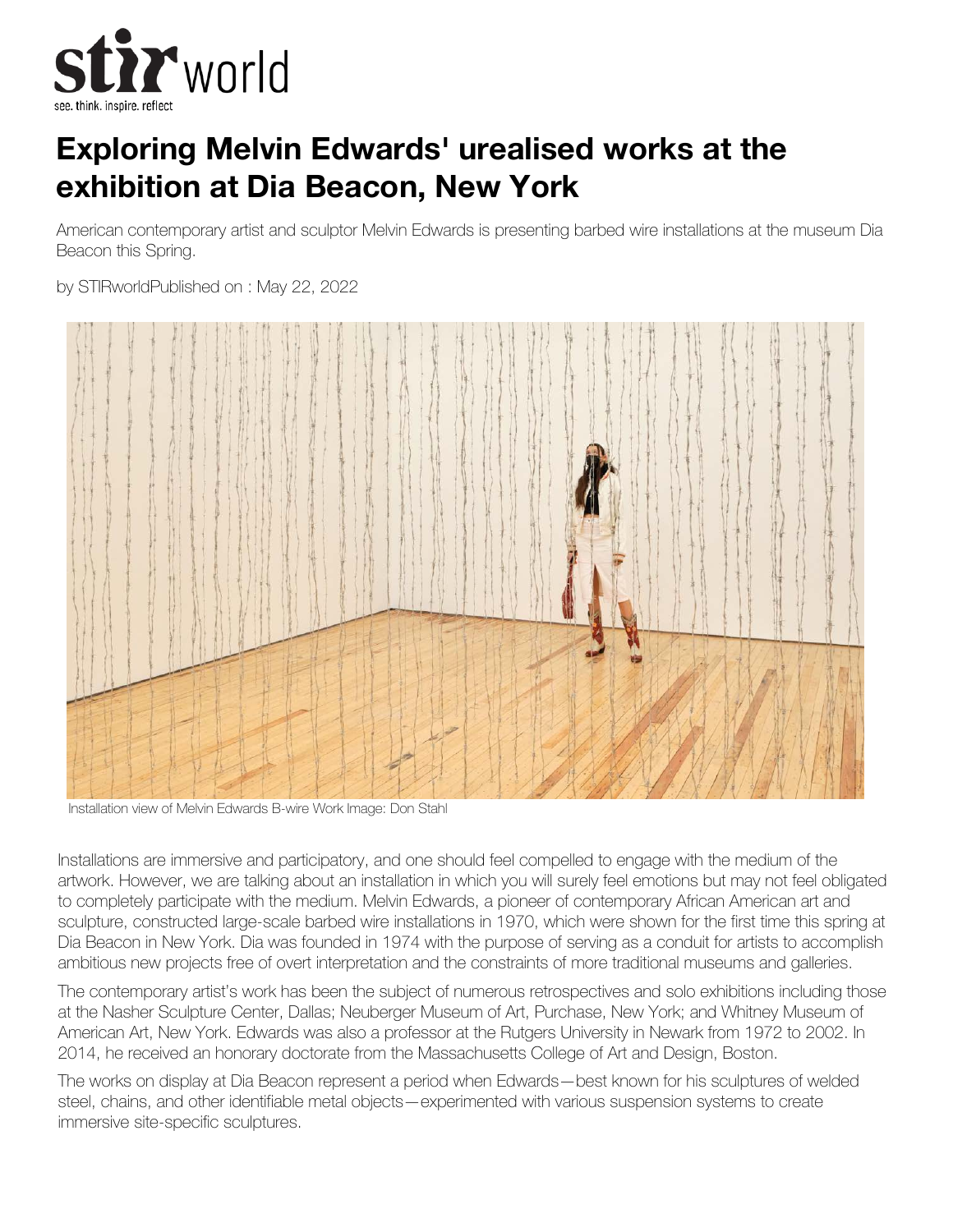

Viewers looking at the work Image: Don Stahl

 For these large scale installations, the barbed wire is stretched, pulled, and hung to create massive geometric volumes in space by the contemporary artist. The resulting punctuated metal lines, which are frequently linked with chains, create spatial depth and emphasise the material's "painfully active and strong resistance", as the artist defines it. While barbed wire has been a source of ongoing fascination for the artist, many of the installations from this period have until now remained as diagrammatic plans.



Detail view of the installation Image: Don Stahl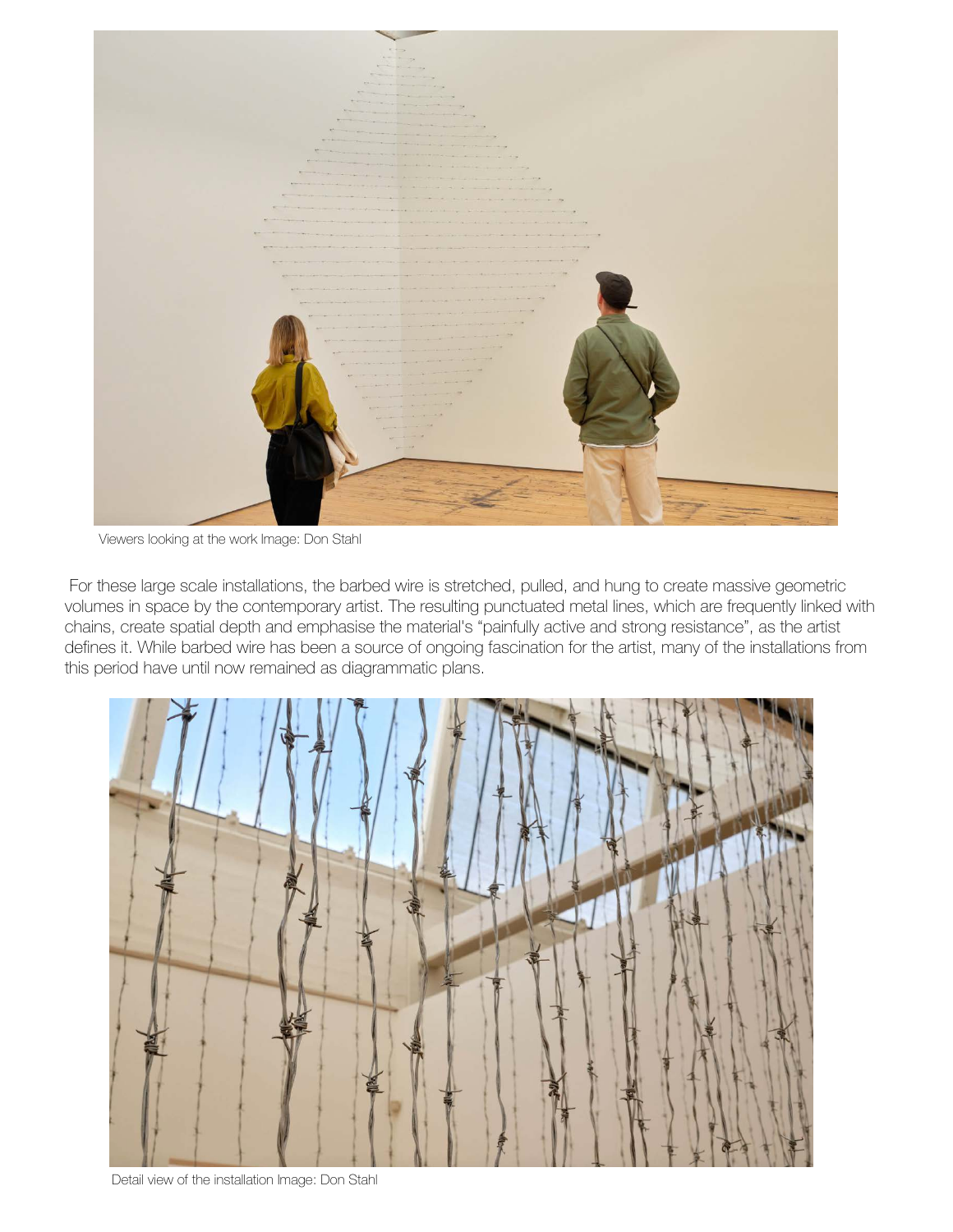Edwards explains the gravity of his choice of material that is the barbed wire, "[with] barbed wire, you have to be aware that it was a way to keep the cows at home. But then people turned it into concentration camps. Before it happened with Jewish people in World War II, it happened in Namibia. Those contradictions, or contradistinctions are things that have occupied me in visual art. As a way to realise the dynamic in a situation, art or otherwise."



Installation shot of the work at Dia Beacon in New York Image: Don Stahl

Four pieces were recreated for the present, three of which have just entered Dia's permanent collection, and are on exhibit for the first time at the Dia Beacon. An artist, teacher and sculptor, Edwards has employed resonant materials and lyrical names to give formal sculptures political significance throughout his career. He began arranging knives, chains, and other familiar metal things into geometric patterns and abstract compositions after learning to weld in 1960. Edwards relocated to New York in 1967. Around this period, the artist began work on a number of significant public commissions. His work grew in magnitude as he experimented with other suspension methods and materials such as barbed wire and chain.

"I have always understood the brutalist connotations inherent in materials like barbed wire … and my creative thoughts have always anticipated the beauty of utilising that necessary complexity which arises from the use of these materials in what could be called a straight formalist style," said the artist about his works.

The art exhibition has been on view since May 6, 2022.